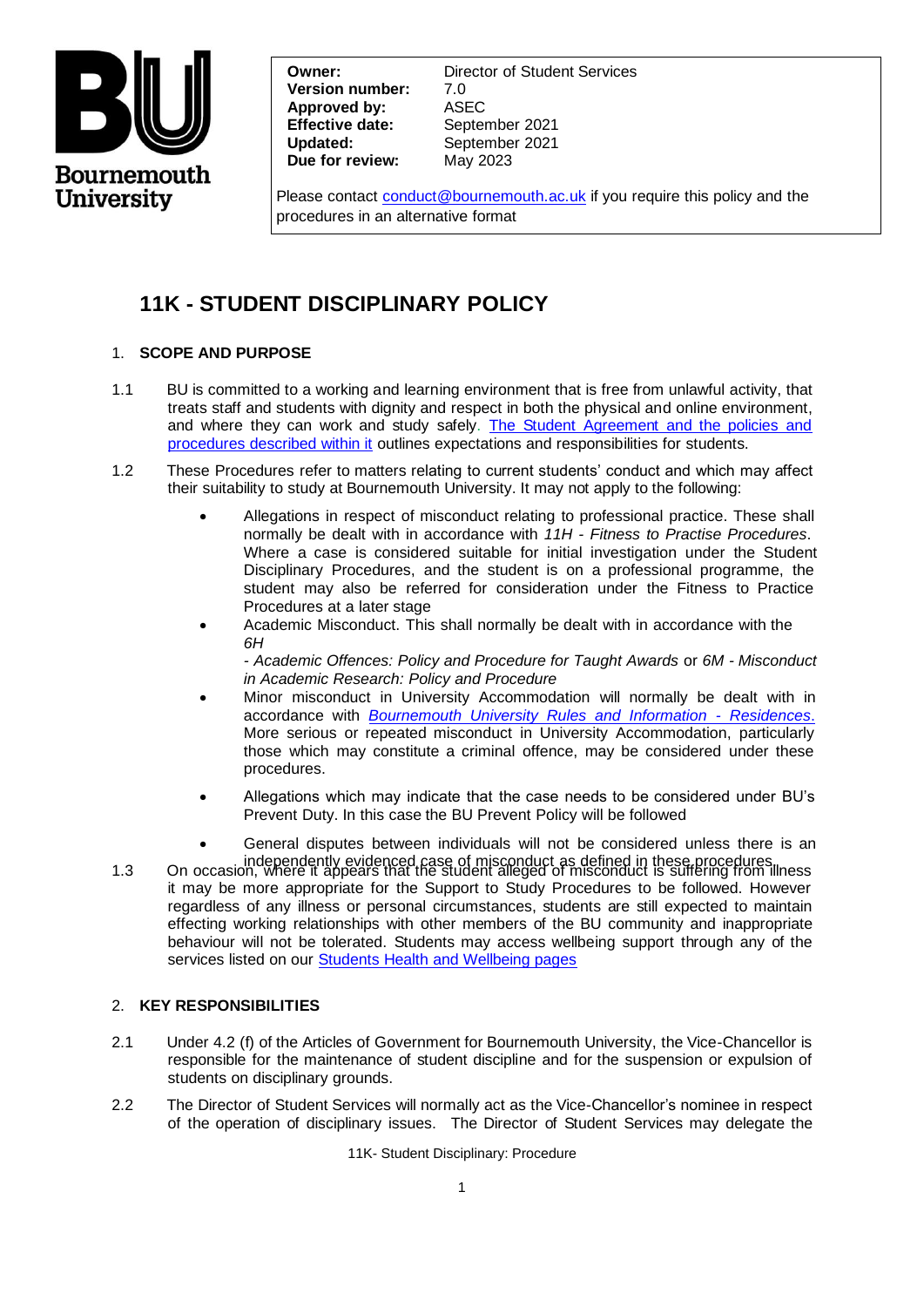consideration of disciplinary allegations to another member of the Student Services Executive Team.

- 2.3 Executive Deans of Faculty and Directors/Heads of Professional Services are responsible for dealing with issues of minor discipline arising in their Faculty/Professional Service
- 2.4 The Director of Marketing and Communications is responsible for BU's social media accounts and ensuring that the reputation of the university is not impacted by any online social media activity.
- 2.5 All members of the BU community have personal responsibility for their own behaviour and are responsible for ensuring that their conduct is in line with the standards set out in the Student Agreement, and related Policies and Procedures.
- 2.6 SUBU Advice are available for free, independent, confidential advice for all students at Bournemouth University, including support with the Disciplinary Procedure proceedings and all students who are alleged of misconduct should be advised to contact SUBU Advice at the earliest opportunity.
- 2.7 References within the Student Disciplinary Procedure to any University officer shall include their properly appointed nominee.

## 3. **DEFINITIONS OF MISCONDUCT**

- 3.1 Any student studying or registered at the University shall be subject to disciplinary measures if they are alleged to have committed misconduct. The essence of misconduct under these regulations is:
	- a) improper interference with the functioning or activities of the University, or any member of the university community
	- b) action which otherwise damages the University or its reputation, whether directly or by association
	- c) action which is deemed an unacceptable risk to the university or its community
	- d) action which breaches the Equality Act 2010
- 3.2 The following are *some* examples of misconduct, whether occurring on University or SUBU premises, in university partnered accommodation, via social media or elsewhere. The list is not exhaustive:
	- a) Relevant criminal conviction, unspent criminal conviction or investigation for an offence within the following categories:
		- Offences concerned with violent or threatening behaviour or the causing of physical or mental harm to others, whether or not such harm was intended or actually caused
		- Sexual offences, including those listed in the Sexual Offences Act 2003
		- Offences concerned with harassment, stalking or malicious communications
		- Unlawful supply of controlled drugs or substances, including trafficking offences
		- Offences involving firearms
		- Any "hate crime" as defined by the Crown Prosecution Service and equivalent offences or findings in other jurisdictions
		- Arson
		- Offences involving terrorism
		- An offence under section 76 of the Serious Crime Act 2015 (controlling or coercive behaviour), or any equivalent offence in another jurisdiction
	- b) disruption of, or improper interference with, the academic, administrative, sporting, social or other activities of the University;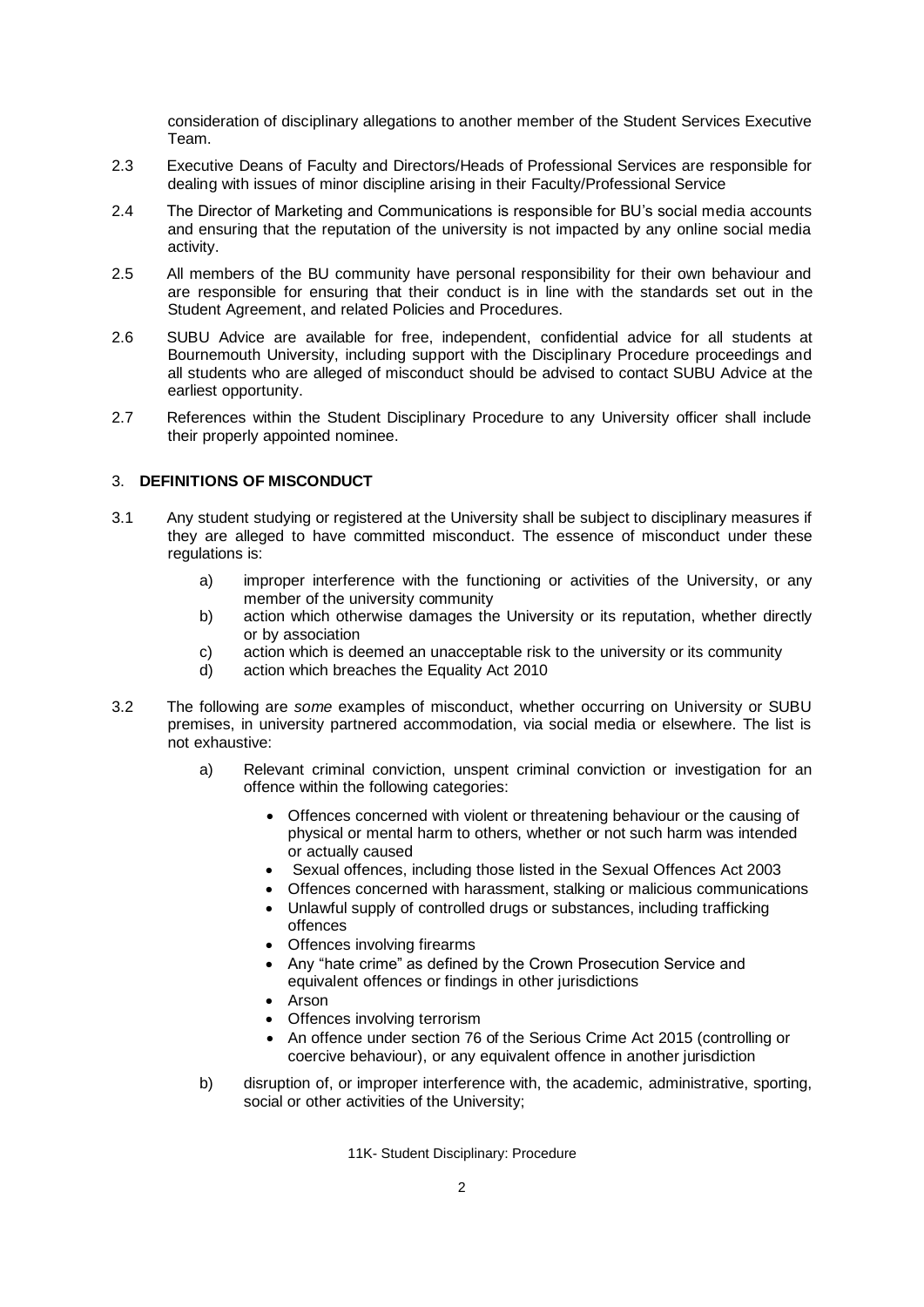- c) obstruction of, or improper interference with, the functions, duties or activities of any student or member of staff of the University, or any visitor to the University;
- d) failure to respect the rights of others to freedom of belief and freedom of speech;
- e) violent, indecent, disorderly, threatening, intimidating or offensive behaviour or language including behaviour deemed to be a 'statutory nuisance'<sup>1</sup>;
- f) publication of defamatory material likely to unjustly damage the reputation of a member of staff, student or another member of the BU community
- g) harassment, racial harassment including anti-Semitism and islamophobia, bullying or victimisation, of any member of the BU community, or any visitor to the University (see Appendix 1 for definitions)
- h) sexual misconduct (see Appendix 1 for definitions)
- i) fraud, deceit, deception or dishonesty in relation to the University or its staff, students or visitors;
- j) theft, misappropriation, damage, misuse or unauthorised use of University property or premises, or the property of the University's staff, students or visitors, caused intentionally or recklessly;
- k) Use and/or supply of drugs on university or SUBU premises or any associated third party premises (eg university allocated accommodation)
- l) action likely to cause injury or impair safety on University premises;
- m) breach of the provisions of any University rule, regulation, policy, procedure or code of practice;
- n) breaches of any public health guidance or any behaviour which may endanger the health of others whether on or off-campus
- o) failure to disclose personal details to a member of staff of the University in circumstances in which it is reasonable to require that such information be given;
- p) failure to comply with any reasonable instruction(s) relating to discipline issues with the Vice-Chancellor's authority.

## 4. **THIRD PARTY REPRESENTATION**

- 4.1 BU does not normally use legal professionals in the handling of cases and does not expect that students will need to do so either. The engagement of legal professionals by students is normally not permitted. Students may be accompanied and supported at any stage in the procedure by a friend.
- 4.2 Alternatively, students may choose to appoint a Third-Party representative, including SUBU Advice, at any point during the process. In particular students who are under 18 will be required to appoint a third-party representative. However, students are still expected to attend any meeting to discuss the allegations and to respond directly. Please refer to *11L – Third Party Involvement: Procedure* for further details.

# 5. **CRIMINAL ACTIVITY**

- 5.1 The University will consider reporting any suspected criminal offence to the police if it has not previously been reported. In considering whether or not an offence should be reported the university will consider the severity and impact of the offence and the wishes of any victim or survivor. Allegations that may indicate a future risk to others will normally be reported.
- 5.2 Although the university may take action under these procedures where criminal activity has been found to have occurred, it is unable to investigate criminal activity itself. If a student

<sup>1</sup> A 'Statutory Nuisance' is one that would be covered under the Environmental Protection Act 1990, eg noise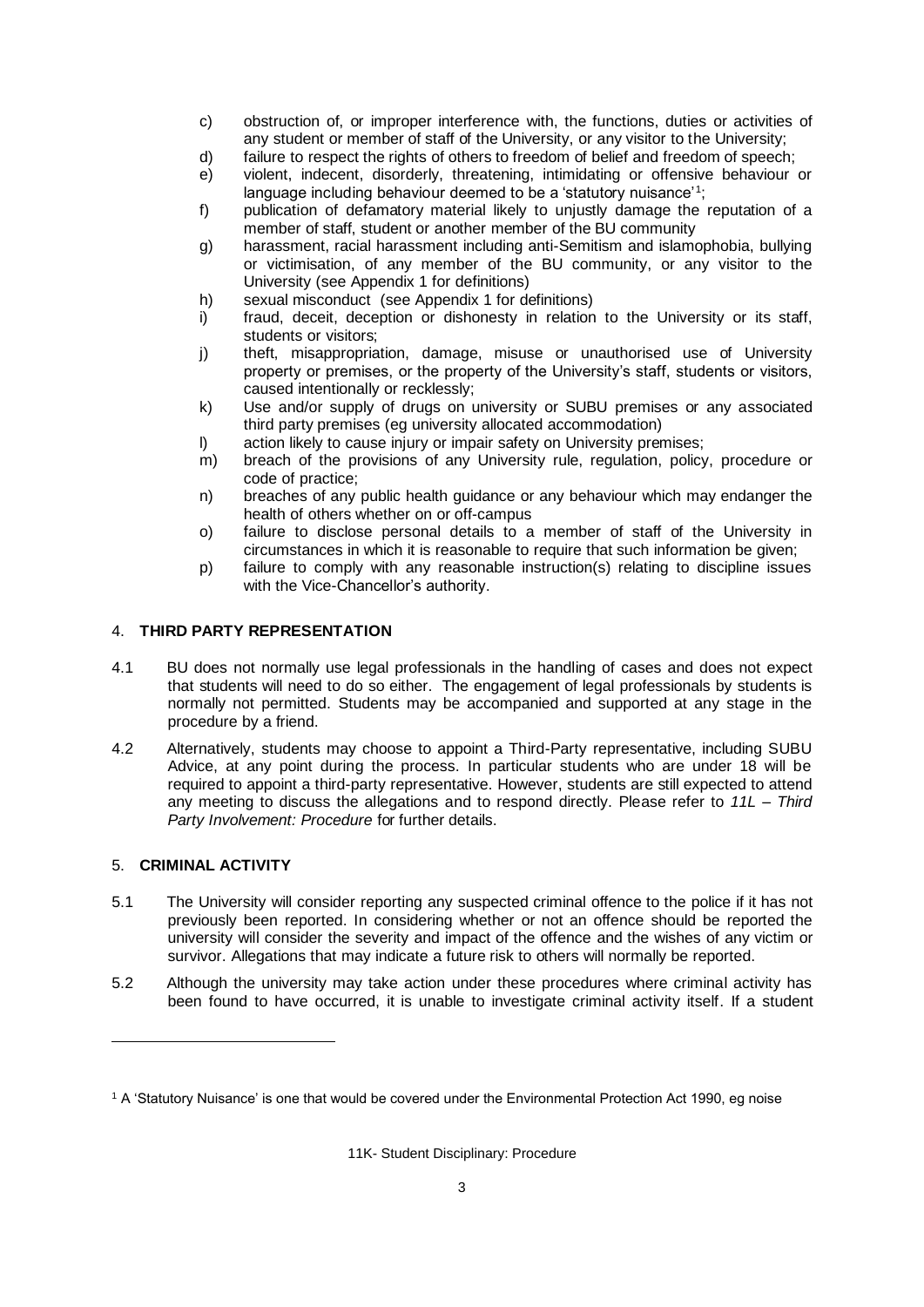chooses not to report an alleged crime to the police, the university may have limited evidence on which to base their investigations.

- 5.3 Where the alleged misconduct is under investigation by the police the university will normally defer action, other than suspension if appropriate, until the police and courts have dealt with the matter.
- 5.4 Students are required to keep the university informed of any criminal investigations, charges or convictions in order that a risk assessment can be made as to the suitability of their continued study at Bournemouth University.
- 5.5 Where the allegations highlight a potential safeguarding risk, the university may report this to the Local Safeguarding Board or any relevant other third party agency, professional or accrediting body.

## 6. **SOCIAL MEDIA AND ONLINE ACTIVITY**

- 6.1 The university encourages good practice in the use of social media and online activity to protect its students and the reputation of the University. The guidance provided is not intended to interfere with lawful freedom of speech as set out in the [Code of Practice on](https://intranetsp.bournemouth.ac.uk/policy/CodeofPracticeonFreedomofSpeech.pdf)  [Freedom of Speech.](https://intranetsp.bournemouth.ac.uk/policy/CodeofPracticeonFreedomofSpeech.pdf)
- 6.2 Privacy does not exist in the world of Social Media, this applies even when a post is made to a private group as any member of the group could share it.
- 6.3 Action may be taken against students whether the activity related to university or personal purposes and whether or not BU facilities and equipment or personal equipment were used
- 6.4 Contact details or pictures of other students or University employees must not be used without their prior permission. Likewise students should not reveal confidential information, details of internal discussions or personal information about other students or staff.
- 6.5 BU reserves the right to monitor online references to the University. This may be done through keyword analysis through social media channels for instances including feedback, responding to complaints or enquires, and reputation management. The University may also monitor forums and blogs to gain indirect feedback on University services and facilities.
- 6.6 The University reserves the right to require the removal of any post that is in breach of University policy or procedure (including potentially offensive material) and to take any necessary steps to protect its facilities, students and employees from malware (malicious software) including blocking sites where this is an issue

## 7. **ACCESSING OTHER RELEVANT BU DOCUMENTS**

- 8.1 All student policies and procedures can be accesse[d here.](https://www.bournemouth.ac.uk/students/help-advice/important-information) Of particular relevance may be:
	- 3E Admissions Policy for Applicants with a Criminal Record
	- 6H: Academic Offences: Policy and Procedure for Taught Award
	- 6M: Misconduct in Academic Research: Policy and Procedures
	- 11L Third Party Involvement: Procedure
	- 11H Fitness to Practise Procedures
- 8.2 Other documents with direct relevance to this are:
	- Code of Practice on Freedom of Speech
	- Quality and Diversity Policy
	- Faith and Belief Policy
	- Fitness to Practice: Procedure
	- **Fraud Policy**
	- Hate Crime Reporting Policy
	- Library Rules and Policies
		- 11K- Student Disciplinary: Procedure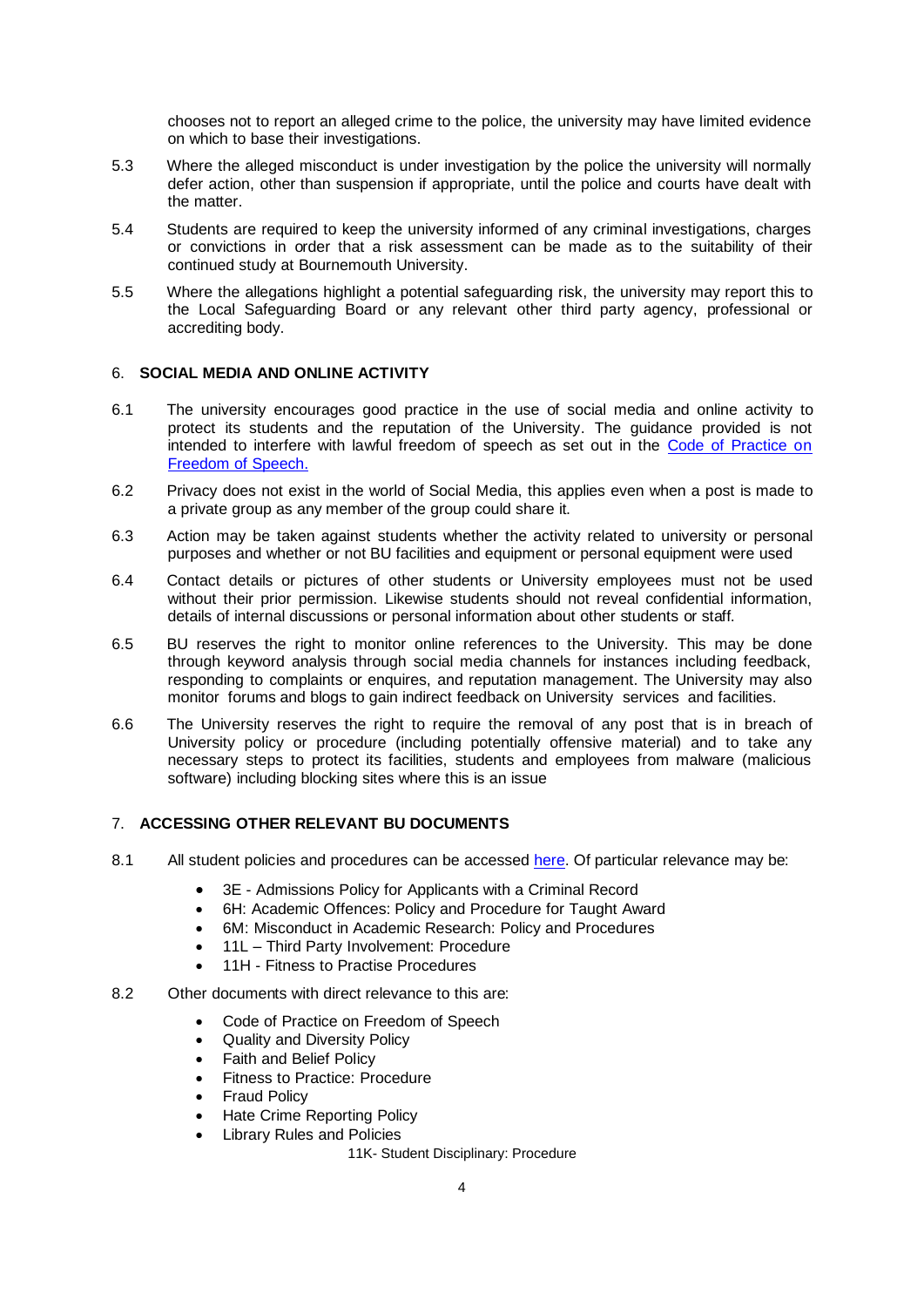- Prevent Policy
- Rules and Information Residences
- Safeguarding Policy
- Student Agreement
- Student Complaints: Policy and Procedure
- Student Welfare Policy
- Support to Study: Policy and Procedure
- Student Charter
- Unacceptable Behaviour Policy
- Use of Information Technology Rules

# **STUDENT DISCIPLINARY PROCEDURES**

#### 8. **INFORMAL RESOLUTION**

- 8.1 The University takes all allegations of misconduct seriously. However, we encourage resolution of issues on an informal basis in the first instance, where possible and appropriate and shall normally consider giving advice and guidance to improve conduct and behaviour before initiating the Student Disciplinary Procedures. Minor breaches of student discipline should, where appropriate, be dealt with by means of an informal oral or written warning issued by any member of staff of the University.
- 8.2 This can be particularly relevant to allegations of poor behaviour including bullying, harassment or victimisation or racial microaggressions where people may not be aware of their behaviour and do not know that it is unacceptable until they receive appropriate feedback.
- 8.3 If you would like to raise an informal concern about someone's behaviour, you can speak to your course leader, academic advisor or another member of your teaching team. If you would like help or support with this you can contact SUBU Advice.
- 8.4 Informal resolution may not be appropriate for certain activities, including criminal activities. These should always be raised in accordance with Section 9 Initiation of Disciplinary Procedure

#### 9. **INITIATION OF STUDENT DISCIPLINARY PROCEDURE**

- 9.1 The Disciplinary Procedure shall be initiated by any person reporting an allegation of misconduct to [conduct@bournemouth.ac.uk.](mailto:conduct@bournemouth.ac.uk) Anyone raising an allegation of a disciplinary breach, in good faith, will not be subject to a detriment as a result.
- 9.2 The Complaints and Conduct team shall carry out an initial review of the allegations and decide whether any further action may need to be taken. If they believe that there may be grounds for proceeding the student will be informed of the allegations within **10 working days** of them being reported and asked to respond.
- 9.3 Once the student has responded a member of the Student Services Executive team will review the response and decide on next steps as follows:
	- there appears to be no case to answer and no further action will be taken, *or*
	- that the issue can be dealt with more appropriately under a different procedure, *or*
	- that no further action should be taken other than the provision of advice and guidance as appropriate and a note placed on the student file referring to this, *or*
	- that the matter can be dealt with under the summary procedures (see Section12 *or*
	- that no further action, other than suspension if appropriate, (see Section 10) be taken whilst criminal investigations are ongoing, *or*
	- that further investigation is required *or*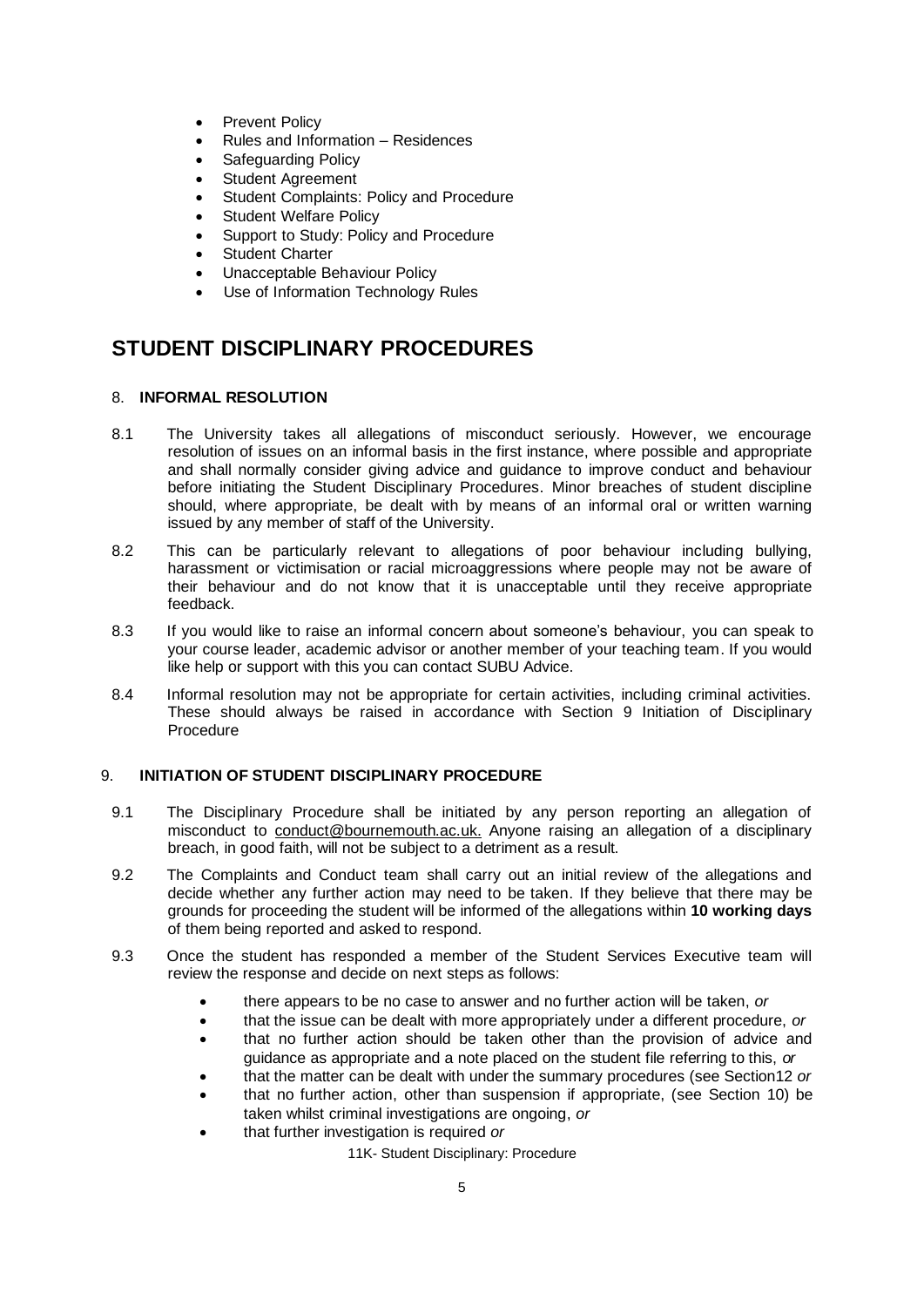• that the matter be immediately referred to a Disciplinary panel

## 10. **SUSPENSION FROM UNIVERSITY PREMISES OR ACTIVITIES**

- 10.1 A student may be suspended from University/SUBU activities or premises and/or from exercising their functions or duties of any office or committee membership in the University or the Students' Union. Where possible no suspension will take place until after an initial review of allegations by a member of the Student Services Executive Team. However, on some occasions it may be necessary to implement a suspension immediately. In this case the student will be asked to respond to the allegations at the earliest possible opportunity after the suspension has been applied.
- 10.2 Suspension will normally only be applied in order to protect the University and its community to allow further consideration of the allegations unimpeded, to allow a full investigation of the facts and/or to allow for the conclusion of ongoing criminal investigations or proceedings. Suspension is a neutral act and not an assumption of guilt.
- 10.3 Suspension may be subject to qualification, such as permission to take an examination or to seek support from SUBU Advice or university support services. Terms of suspension may also include a requirement that the student does not make contact with a named person(s) of the BU community.
- 10.4 In all cases of suspension, the student will be provided with written reasons for the decision along with any conditions.
- 10.5 All suspensions shall be reported to the Vice-Chancellor and the student's Faculty Education Services Manager. The suspension may also be reported to the Chief Executive Officer of the Students' Union if it applies to SUBU activities and premises
- 10.6 Once a member of the Student Services Executive team has considered the student's representations, if the suspension still stands, the student may appeal against the suspension by emailing [COO@bournemouth.ac.uk.](mailto:COO@bournemouth.ac.uk) The appeal will be considered by the Chief Operating Officer or another member of the University Leadership Team (ULT) unconnected with the case and a response will be provided within 5 working days.
- 10.7 All suspensions shall be subject to review, after **20 working days and every 20 working days thereafter,** to assess if there is evidence to indicate that there has been a change to the circumstances that caused the suspension to be applied in the first place. If there is no change to circumstances then the suspension will remain in place.
- 10.8 Any student who breaches the terms of their suspension may be subject to further disciplinary action.

#### 11. **INVESTIGATION PROCEDURE**

- 11.1 Where the misconduct is denied by the student, or in more complex cases, the member of the Student Services Executive Team dealing with the case may appoint an Investigating Officer to fully review the allegations. The Investigating Officer will be a member of university staff appointed based on their understanding of the issues involved and will be supported by the Complaints and Conduct team as required.
- 11.2 The Investigating Officer will speak to all parties involved, including those raising the allegations, the student accused of misconduct, and any witnesses.
- 11.3 The Investigating Officer will lay out their findings in an Investigation Report and include their recommendations for consideration by the Student Services Executive team.
- 11.4 The Investigation should normally be completed within 20 working days. If there is a delay, then those involved should be kept informed along with the reasons.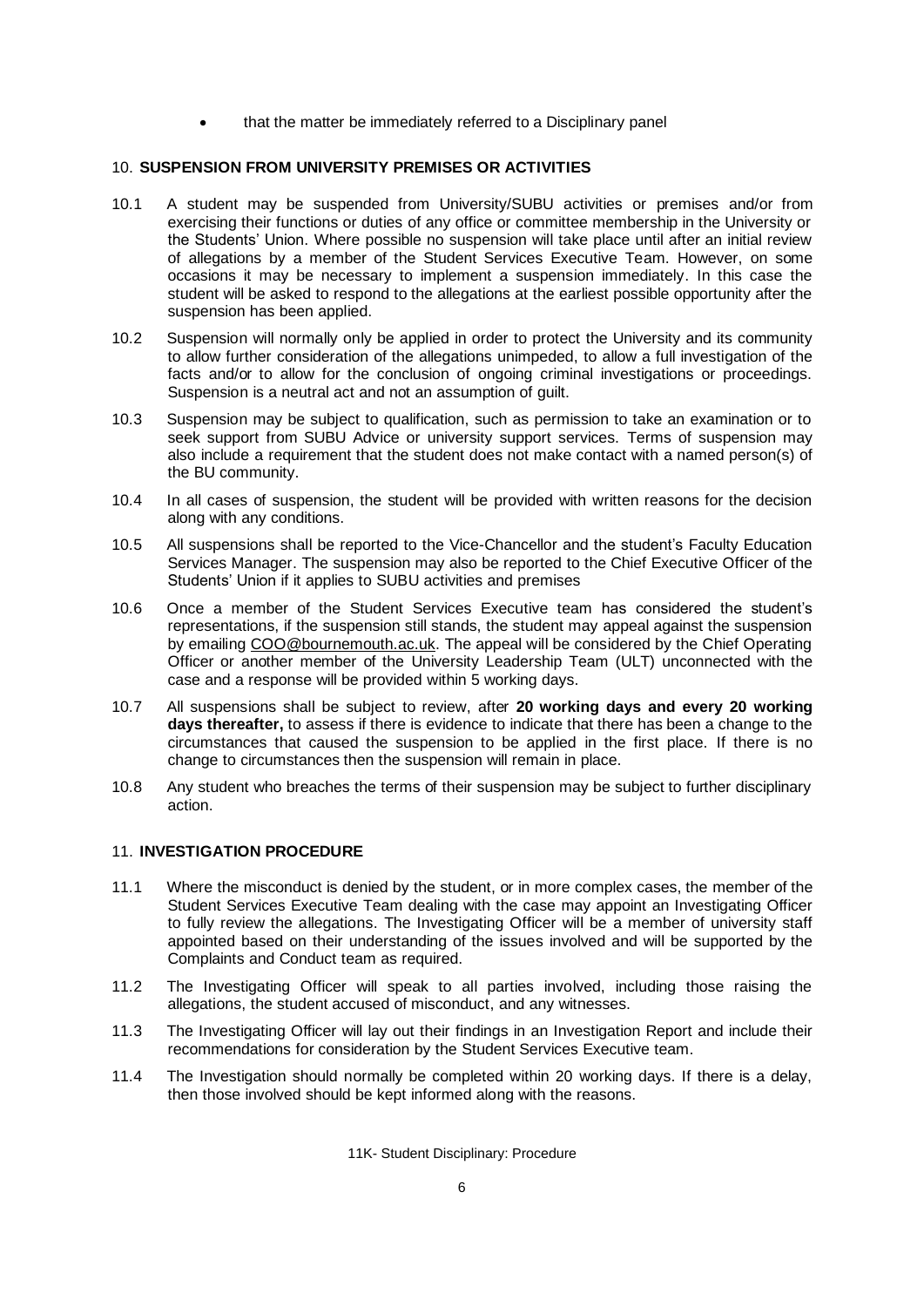#### 12. **SUMMARY PROCEDURES**

- 12.1 If the student agrees, and where there is an admission of guilt from the student, the member of Student Services Executive Team considering the allegations may deal with the case summarily without recourse to a Disciplinary Panel, provided that they consider that it is appropriate to do so.
- 12.2 The penalties that can be applied under the Summary Procedures are those set out at Section 18 of these Procedures with the exception of expulsion from the University.
- 12.3 Following the issue of a penalty under the summary procedures, the student shall be provided with a record of the alleged misconduct, a brief summary of evidence received, the grounds for finding guilt, the penalty imposed, and the factors taken into account in deciding the penalty. A copy of the report shall be sent to the Education Service Manager of the student's faculty.
- 12.4 If the member of Student Services Executive team dealing with the case does not consider it appropriate to deal with the matter summarily, or if the student does not wish to accept the Summary Penalty, the matter shall be referred to a Disciplinary Hearing under the procedures set out at Section 13.

#### 13. **THE DISCIPLINARY HEARING**

- 13.1 The Disciplinary Hearing will be arranged as soon as is practicable, and normally within **20 working days** from the student being informed of the allegations or the conclusion of the further investigation. The student is entitled to a minimum of **10 working days'** notice for the Hearing, but this may be held earlier if the student agrees in writing. If there is a delay, the parties will be informed of the reasons for delay and kept informed of progress.
- 13.2 The student will be notified in writing of the allegation(s) as well as the date, time and location of the Hearing and will be invited to submit a written statement and any supporting evidence in their defence
- 13.3 If there are a series of related concerns/allegations the Hearing may, at its discretion, deal with all these at one hearing. If two or more students are involved in related allegations of misconduct, the Hearing may at its discretion deal with their cases together.
- 13.4 Students may be accompanied at a Hearing by a friend or representative for support or representation as appropriate (see Section 4). Any student attending a hearing may be asked to respond to the allegations directly, even when accompanied.
- 13.5 The Director of Student Services, member of the Student Services Executive or the Investigating Officer (if a full investigation has been carried out in accordance with section 11), shall normally attend to present the case. The person originally raising the allegations may be asked to attend as witness.
- 13.6 The university will make all reasonable efforts to ensure that the student or their representative is able to attend and may move the hearing to facilitate this on up to two occasions only.
- 13.7 The Hearing may take place in person or online depending on the circumstances.
- 13.8 Where, despite being given appropriate notice of the Hearing, a student fails to attend, the Hearing will proceed regardless. The Panel will base their decision on the evidence available to them at that time

# 14. **THE DISCPLINARY PANEL**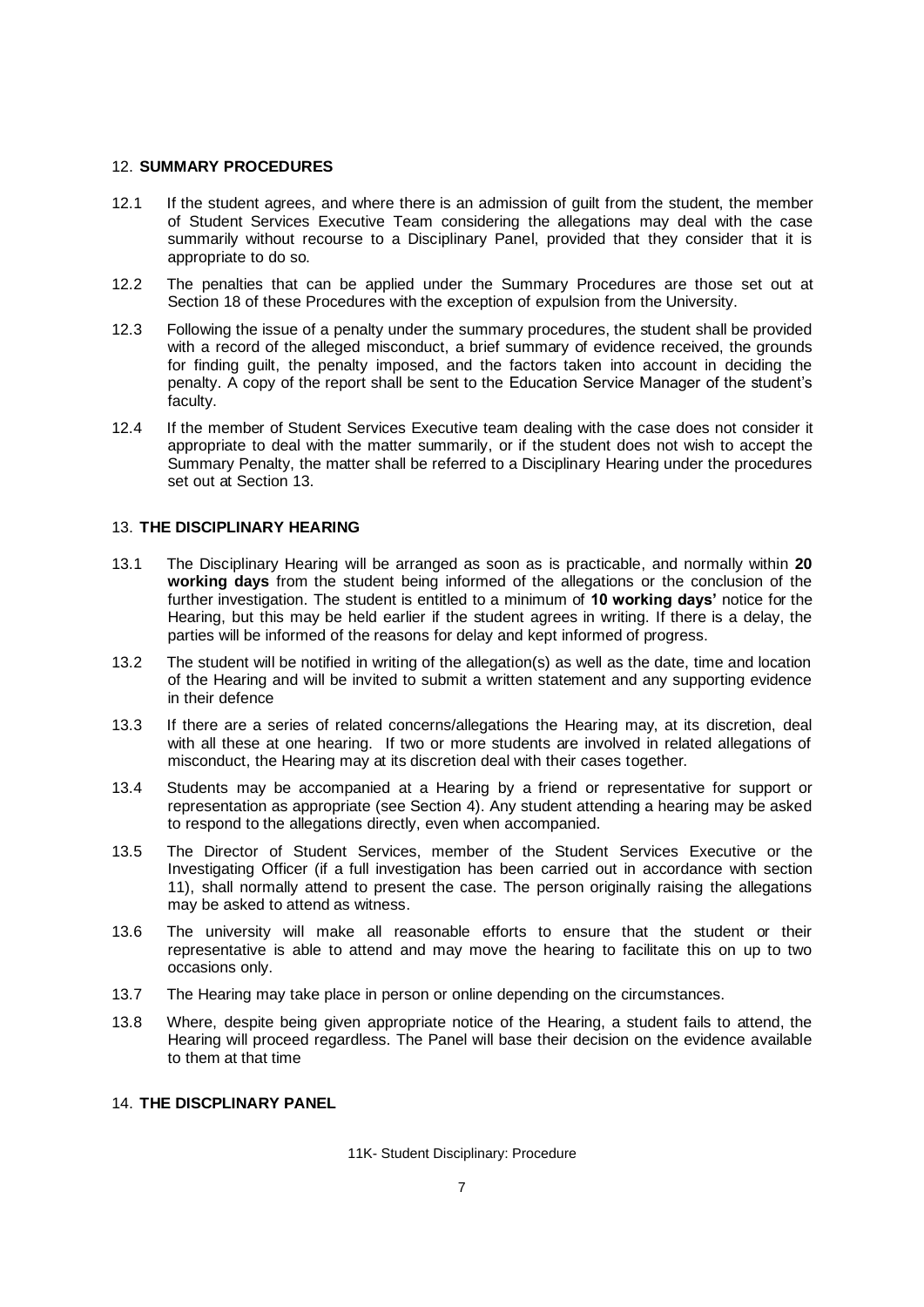- 14.1 Membership of the Disciplinary Panel shall consist of:
	- A member of the University Leadership Team (Chair),
	- one independent member of academic staff
	- a representative of the Students' Union.
- 14.2 All Disciplinary Panel members shall be drawn from outside the student's Faculty. Members of the Disciplinary Panel must remain, and be seen to remain, impartial at all times.
- 14.3 The student will be notified in advance of the panel composition and the role of each of the members.
- 14.4 The Complaints and Conduct Advisor shall normally act as Hearing Secretary and may be supported by a Committee Clerk. The role of the Secretary and Clerk is to convene the Hearing, prepare and circulate papers in advance of the meeting, advise on policy and procedure and precedents, and complete all documentation post-Hearing. The Hearing Secretary and Clerk are not members of the Disciplinary Panel and do not participate in the discussions regarding the case in question.

#### 15. **Order of Proceedings**

- 15.1 The Order of Proceedings shall normally be as follows:
	- a) Introduction of those present;
	- b) The allegations of misconduct shall be set out by the case presenter;
	- c) The student, or their representative, shall respond to the allegations;
	- d) The Panel shall have the opportunity to question both the case presenter and the student;
	- e) Either party may call witnesses who shall attend only to present their evidence and to answer any questions that the Panel, or the other party may put to them through the Chair. Once their evidence has been heard and there are no more questions, witnesses shall be required to withdraw;
	- f) The case presenter shall sum up the allegations. New evidence is not admissible at this time;
	- g) The student shall sum up. New evidence is not admissible at this time ;
	- h) The case presenter and the student shall withdraw whilst the Panel reach their decision *in private.*
- 15.2 The order may be varied at the discretion of the Chair.
- 15.3 The Chair may impose time limits on oral addresses and submissions.
- 15.4 The Chair may ask for additional enquiries to be undertaken and may call for additional witnesses to attend.
- 15.5 At the discretion of the Chair, proceedings may be adjourned for a period not exceeding **20 working days** in the first instance, and its findings or decision deferred accordingly.
- 15.6 Wherever possible, the decision of the Disciplinary Panel shall be communicated verbally to the student and to the case presenter within **one hour** of adjourning to consider the evidence. Where this is not possible the decision of the Disciplinary Panel shall be communicated in writing to all parties, normally within **5 working days**. All verbal communications regarding the decision of the Disciplinary Panel shall be confirmed in writing, normally within **5 working days.**
- 15.7 The outcome will outline the reason for the Panel's decision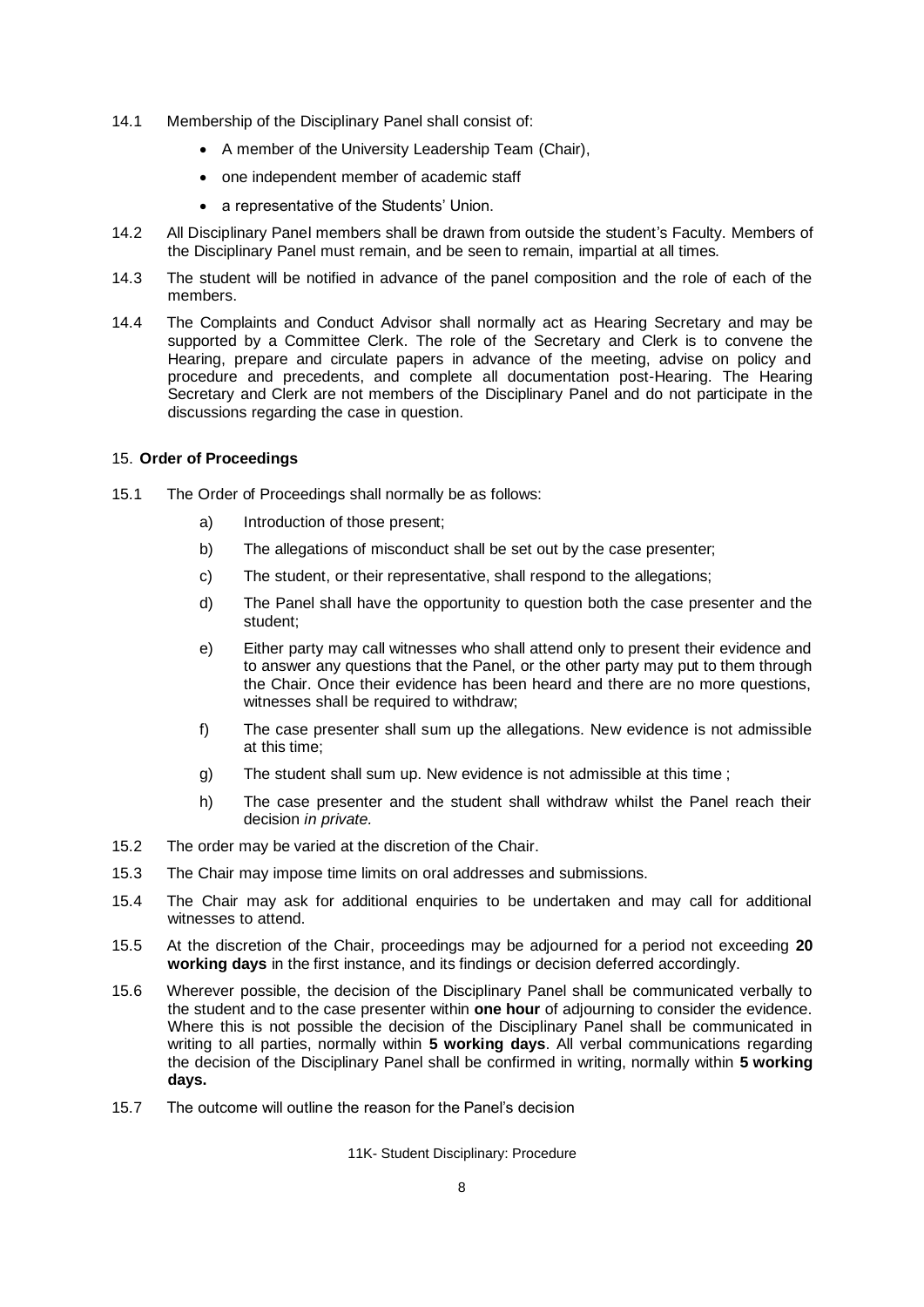- 15.8 In cases where a penalty has been awarded the student will be notified of their right to appeal, the grounds for appeal and the process to be followed.
- 15.9 Except with the agreement of the Chair the proceedings of the Hearing shall remain confidential, with the exception of its decision.

# 16. **DOCUMENTATION**

- 16.1 All documentation must be submitted to the Hearing Secretary **7 working days** before the Hearing. All documentation to be considered at the Hearing will be circulated to all parties, by the Hearing Secretary, **5 working days** before the Hearing.
- 16.2 Any documentation submitted after the deadline will be accepted only at the Chair's discretion.
- 16.3 The Disciplinary Panel shall rely only on relevant evidence presented at the Hearing, or in written format beforehand. New written evidence will not normally be accepted during the Hearing. If, exceptionally, the Chair believes it is appropriate to accept new written evidence during the Hearing, the Hearing may be adjourned for a short time to allow all parties time to consider the evidence.
- 16.4 Evidence in the form of a covert recording will not normally be admissible. Should a student wish to submit any covert recording as evidence at any stage of the procedure, it will be considered on a case by case basis.
- 16.5 Documentation will be stored confidentially and only shared with those who need to access it in the consideration of the disciplinary case. Documentation will be destroyed in line with the university's records retention policy.
- 16.6 Where a case relates to a student on a programme leading to professional registration, information may be shared with the relevant Professional Body. If this is deemed appropriate the student will be notified in advance
- 16.7 Anonymous demographic information will be retained for the purposes of data monitoring.

#### 17. **WITNESSES**

- 17.1 Witness statements relating to the concerns/allegation(s) may be provided by either party. Only witness statements that are signed and dated by the witness will be accepted.
- 17.2 Any party may request that their witnesses attend in person, by phone or via an online method. Requests for witnesses to attend must be submitted to the Hearing Secretary at least **5 working days** in advance of the hearing. Requests will be considered by the Panel Chair in advance of the Hearing.
- 17.3 The Panel Chair may also request that witnesses attend the Hearing. Normally witnesses will be informed in advance of the hearing that they are required to attend. In exceptional cases, the hearing may be adjourned to allow witnesses to attend on the day.
- 17.4 Witnesses shall attend only to present their evidence and to answer any questions that the Disciplinary Panel, or the other party, may put to them through the Chair. Once their evidence has been heard and there are no more questions, witnesses must withdraw.

# 18. **HEARING OUTCOMES AND PENALTIES**

18.1 The Panel shall find a student guilty of misconduct only if, on the evidence before it, it is satisfied on the balance of probability of the student's guilt. If the members of the Panel cannot agree, the verdict of the Panel shall be that of the majority of its members.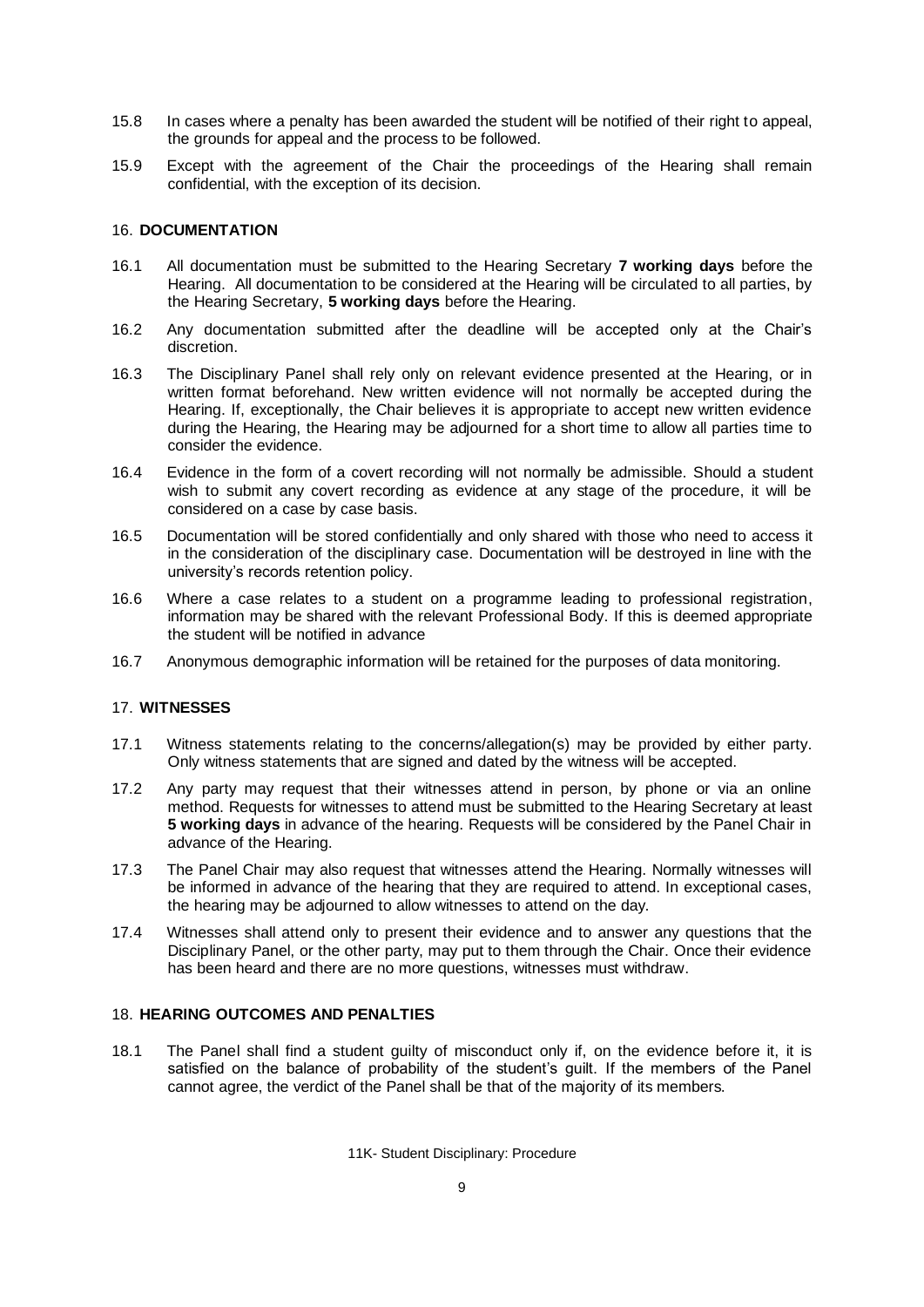- 18.2 When determining the outcome, consideration shall be given to the seriousness of misconduct and the circumstances surrounding it, and any mitigating factors. Any previous relevant misconduct will also be taken into consideration.
- 18.3 If a student has been sentenced by a criminal court in respect of any misconduct that is dealt with under this procedure, the sanction imposed by the criminal court will be taken into consideration in determining the penalty under this procedure.
- 18.4 The penalties that may be imposed are one, or a combination of, the following:
	- a) No case to answer. No further action will be taken.
	- b) There is a case to answer but that it is more appropriate to offer advice and guidance. In this circumstance the details of the case will be kept on the student's file and may be referred to in the case of any subsequent disciplinary allegations
	- c) A first written warning. This shall detail the allegation(s), state the outcome of the Hearing and outline any recommendations or conditions attached to the warning. This warning shall remain on the student's file for a period of 12 months from the date of issue, or for a lesser period as specified by the Disciplinary Panel.
	- d) A final written warning. This shall be issued after there is still a failure a first written to improve and conduct remains unsatisfactory, or if the misconduct is sufficiently serious to warrant only one written warning but not to justify recommendation for expulsion/withdrawal from the programme. The warning shall detail the allegation(s), state the outcome of the Hearing and outline any recommendations or conditions attached to the warning. This warning shall remain on the students file 'until completion of their studies' or for a lesser period as specified by the Disciplinary Panel.
	- e) a fine up to a maximum of £500 (amount subject to periodic review)
	- f) compensation of a reasonable sum in respect of identified and quantified loss;
	- g) the performance of unpaid services for the University community to a maximum of 40 hours;
	- h) Interruption from the University for a fixed period of time, up to a maximum of twelve months. A student who is interrupted is prohibited from entering University premises, and from participating in University activities. Interruption may be subject to qualification, such as permission to take an examination or to seek support from SUBU Advice or university support services. The terms of the interruption shall be notified to the student in writing. An order of interruption may include a requirement that the student shall have no contact with a named person or persons;
	- i) exclusion from the award of degree or other academic award. This may be either permanent or for a stated period, and may be absolute or subject to compliance with stipulated requirements
	- j) expulsion from the University, which means that the student ceases to be a member of the University, and loses all rights and privileges of membership. A student may not be expelled following an allegation heard under the Summary Procedures.

# 19. **WRITTEN WARNINGS**

19.1 If a written warning has been given, this will be placed on the student's file for the specified period. Providing the student complies fully with the recommendation of the Disciplinary Panel and demonstrates satisfactory conduct and performance during the specified period, the warning will cease to apply on expiry. If the student is subject to further disciplinary procedures during the period of the warning, the original allegations/concerns may also be taken into account when the further allegations are considered. Current written warnings may be referred to in any references that the University is required to give.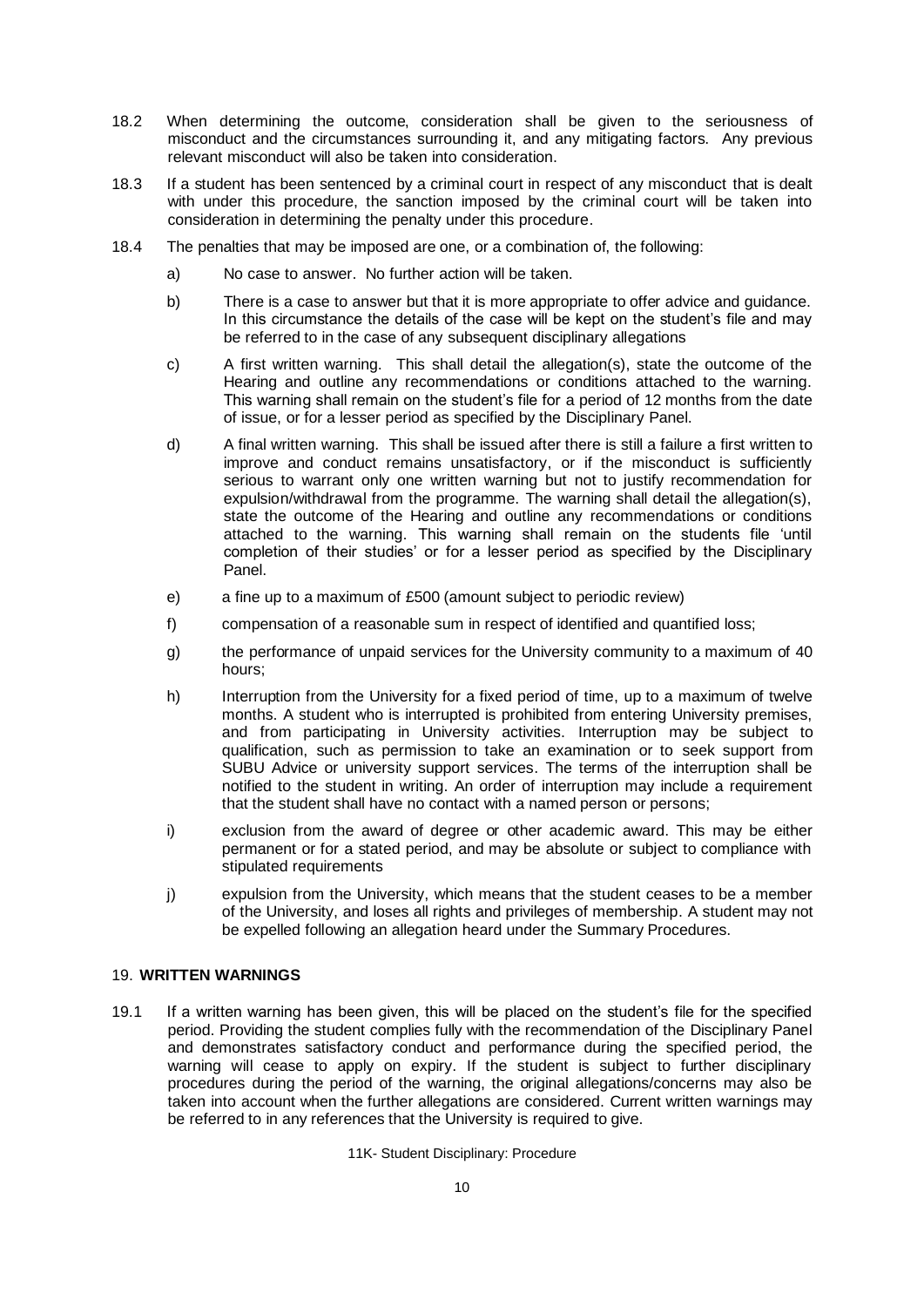#### 20. **APPEALS STAGE**

- 20.1 A student may appeal against the decision of the Disciplinary Panel on the following grounds
	- The procedures outlined in this document for consideration of Disciplinary allegations concerns were not adhered to
	- New evidence becomes available that was not available at the time of the Disciplinary Hearing. Appeals based on evidence that was available but wasn't presented at the time would not normally be an admissible ground for appeal
	- The penalty is disproportionate in the circumstances of the case
- 20.2 Disagreement with the decision of the Disciplinary Panel is not in itself grounds for appeal and appeals based solely on this will not be accepted.
- 20.3 Appeals must be submitted in writing to [appeals@bournemouth.ac.uk](mailto:appeals@bournemouth.ac.uk) within **10 working days** of the date of written confirmation of the Disciplinary Panel's decision and must clearly specify on which ground(s) on which it is based. Appeals will be considered by a member of Academic Services staff. No one involved previously in the case will consider whether there are grounds for appeal
- 20.4 Where an appeal is pending against a decision of the Disciplinary Panel to interrupt, exclude or expel a student, the operation of the interruption, exclusion or expulsion will be deferred pending the appeal.
- 20.5 An Appeals Hearing shall be arranged as soon as is practicable after an eligible appeal has been received, and normally within **20 working days**. The student shall be entitled to a minimum of **10 working days'** notice for the Hearing, but this may be held earlier if the student agrees in writing. Any delays will be communicated to the students along with the reason.
- 20.6 All parties shall be invited to provide a written submission **7 working days** in advance of the Appeals Panel. Documentation will be circulated to all parties **5 working days** in advance of the Appeals Panel.
- 20.7 The Appeals Panel shall comprise a member of the University Leadership Team as Chair, one member of academic staff from outside the student's Faculty and a representative of the Students' Union. All members of the Appeals Panel must be previously unconnected with the case.
- 20.8 The Complaints and Conduct Advisor shall normally act as Hearing Secretary and may be supported by a Committee Clerk. The role of the Secretary and Clerk is to convene the Hearing, prepare and circulate papers in advance of the meeting, advise on policy and procedure and precedents, and complete all documentation post Hearing. The Hearing Secretary and Clerk are not members of the Appeals Panel and do not participate in the discussions regarding the case in question.
- 20.9 The student and the Chair of the Disciplinary Panel shall be invited to attend the Appeals Panel. Students may be accompanied by a friend or representative for support or representation as appropriate (see Section 4)
- 20.10 Where, despite being given appropriate notice of the Hearing, a student fails to attend, the Hearing will proceed regardless. The Panel will base their decision on the evidence available to them at that time.
- 20.11 If the Chair of the Appeals Panel agrees, the Appeal may be considered without attendance from either party. Either side may be required to be available to provide further information or clarification of matters to the Board
- 20.12 The proceedings of the Appeals Panel shall take such form as the Panel considers appropriate to an investigation of the grounds for the appeal as stated in the appellant's notice. As a guide, the order of proceedings below may be followed: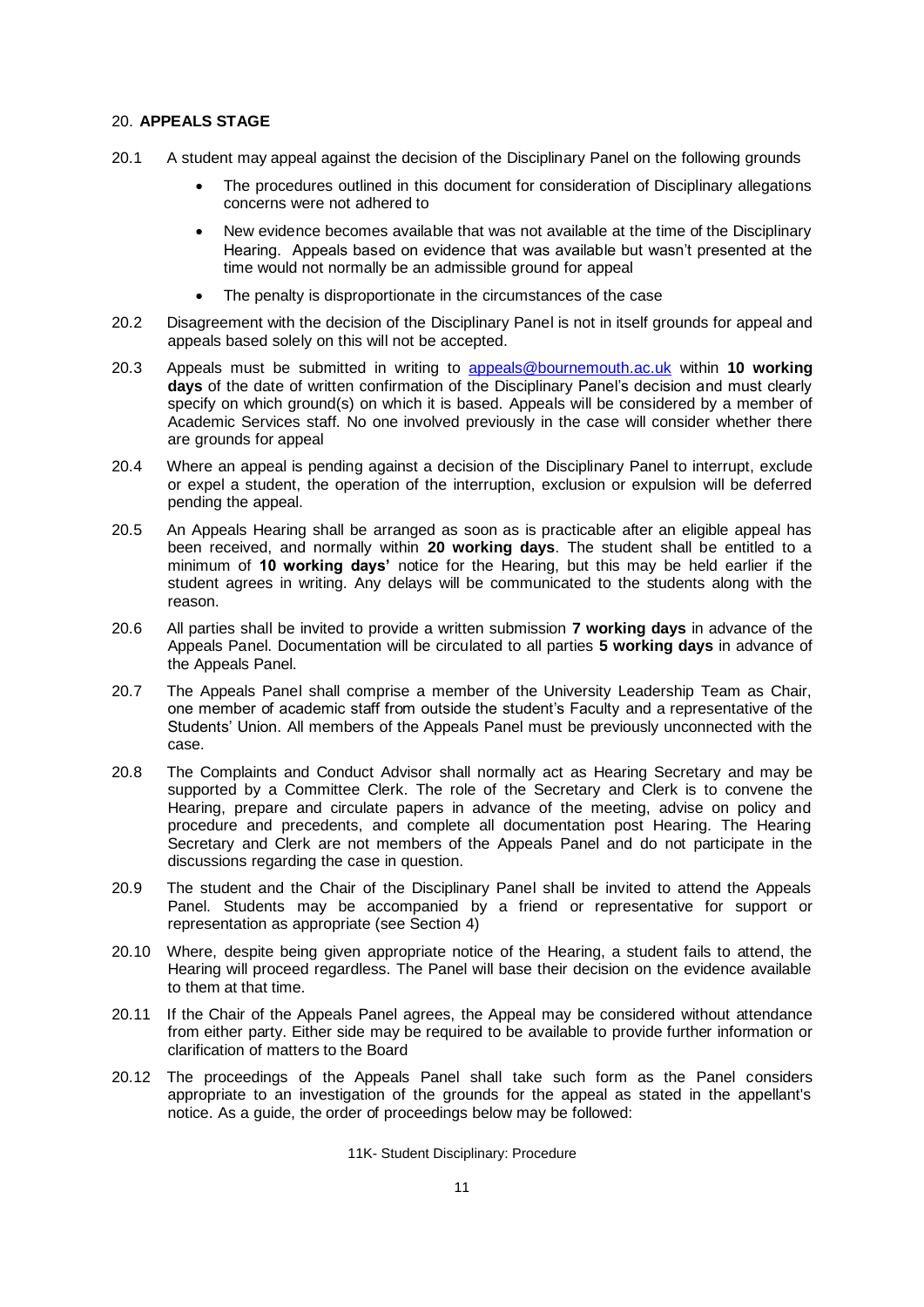- a) Introduction of those present
- b) Outline of the appeal
- c) Student and / or representative presentation (normally no more than 10 minutes)
- d) Opportunity for the Appeals Panel to question the appellant
- e) Opportunity for the Chair of the Disciplinary Panel to question, through the Chair, the student
- f) Chair of the Disciplinary Panel's presentation (normally no more than 10 minutes)
- g) Opportunity for the Appeals Panel to question the Chair of the Disciplinary Panel
- h) Opportunity for the student to question, through the Chair, the Chair of the Disciplinary Panel.
- i) Student and / or representative summing up (5 minutes). New evidence is not admissible at this time
- j) Chair of the Disciplinary Panel summing up (5 minutes). New evidence is not admissible at this time
- k) Adjournment The student, any representative and the Chair of the Disciplinary Panel shall withdraw while the Appeals Panel consider the evidence *in private.*
- l) The student, any representative and the Chair of the Disciplinary Panel may return to hear the decision.
- 20.13 The Appeals Panel shall in its discretion have power to call witnesses and examine any evidence relevant to the subject of the appeal and may adjourn its proceedings or defer its decision for that or any other purpose.
- 20.14 There shall be no entitlement to a rehearing of a case. The Appeals Panel may overturn the Disciplinary Panel's decision where they consider it just to do so. In particular a finding may be overturned in the light of new evidence; where it was considered that the original hearing was not conducted fairly; or where the finding of guilt was unreasonable in the light of the findings of fact.
- 20.15 The Appeals Panel will consider whether the original penalty imposed was fair and reasonable in the light of all the circumstances of the case, and the student's means and general personal circumstances. The panel may impose a lesser or greater penalty than the Disciplinary Panel, may determine there is no case to answer or that there is a case to answer but that the student should be given advice and guidance instead of a penalty.
- 20.16 The Appeals Panel shall consider its decision *in private,* and shall notify the appellant of it in writing, normally within **5 working days**, outlining the reason for their decision. The decision of the Appeals Panel shall be final and no further appeal may be permitted within the University.

# 21. **FURTHER ACTION**

21.1 If, after exhausting the Appeals Stage, the student feels there to have been an error of judgement, or that due process has not been followed, they may complain to the Office of the Independent Adjudicator for Higher Education. Contact details for the Independent Adjudicator are:

> Office of the Independent Adjudicator Second Floor Abbey Gate 57-75 Kings Road Reading RG1 3AB

Tel: 0118 959 9813 Email: [enquiries@oiahe.org.uk](mailto:enquiries@oiahe.org.uk)

#### 22. **REPORTING**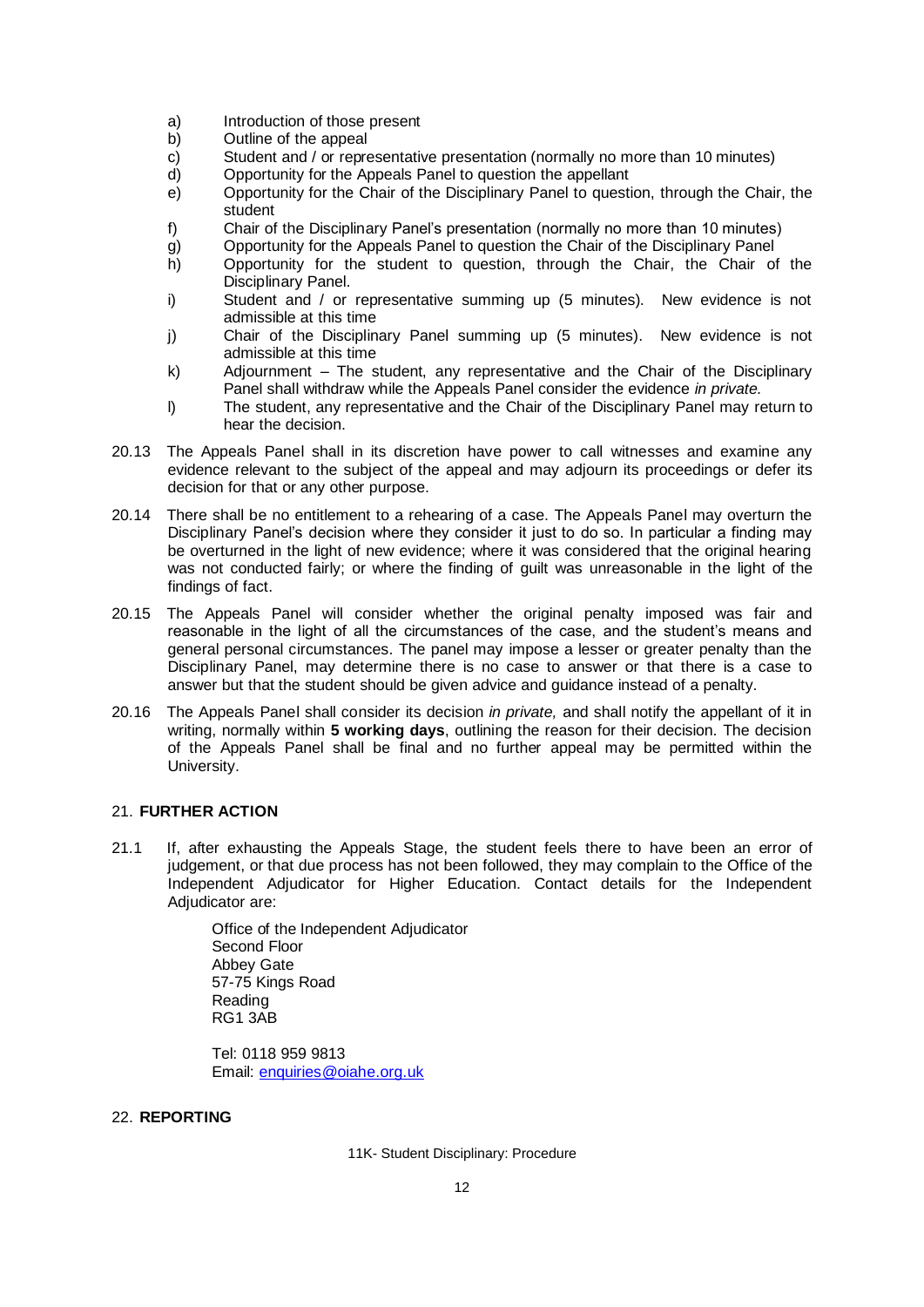22.1 Anonymised data on disciplinary cases will reported annually to the University Board.

# 23. **REFERENCES AND FURTHER INFORMATION**

- 23.1 Further information or guidance on any aspect of this procedure is available from [conduct@bournemouth.ac.uk](mailto:conduct@bournemouth.ac.uk).
- 23.2 This procedure was reviewed according to the University's Equality Analysis Procedure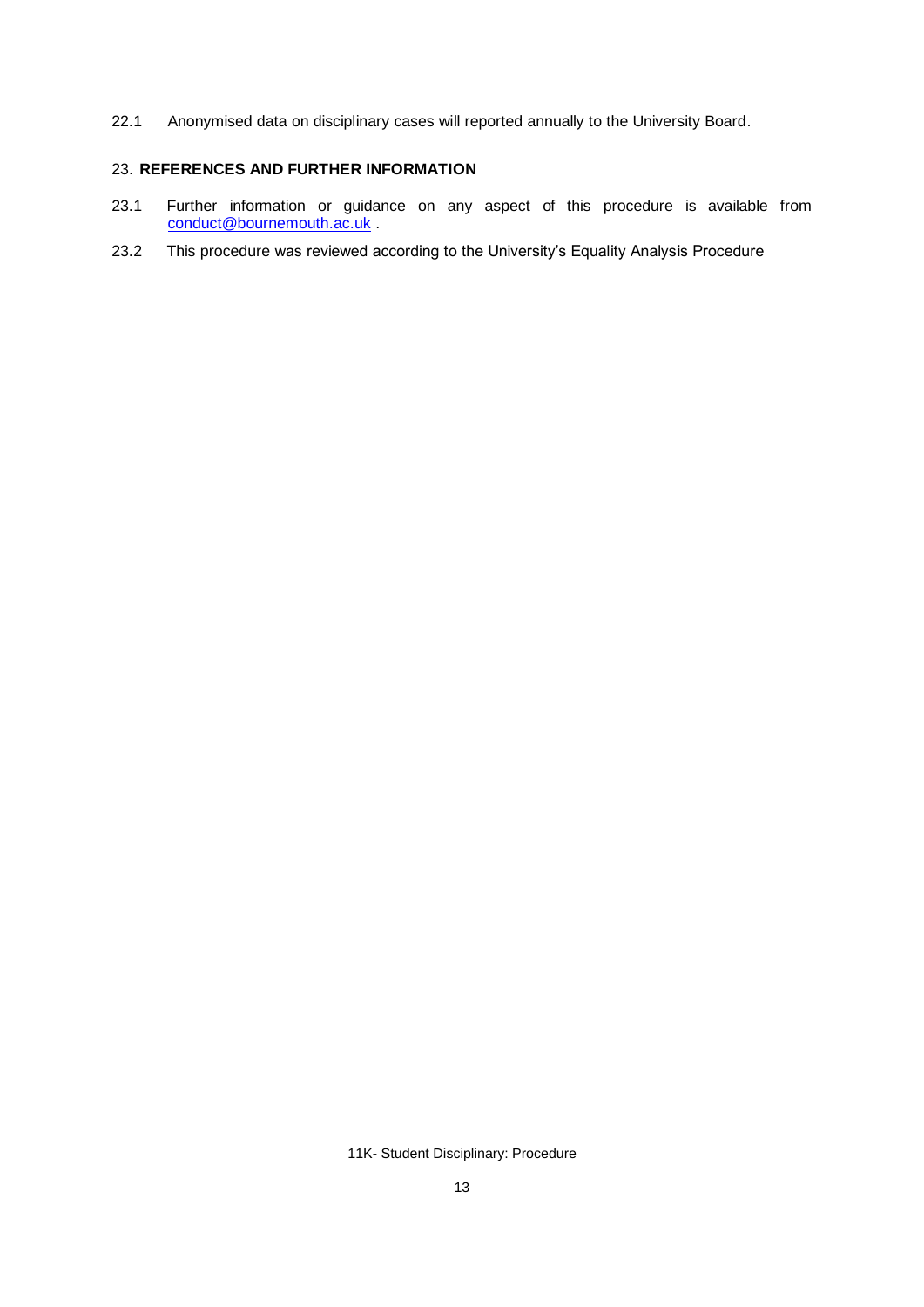## **APPENDICES**

APPENDIX 1 - DEFINITIONS

## **1. HARRASSMENT**

- 1.1. Under the Equality Act 2010, harassment is defined, as unwanted conduct related to a relevant protected characteristic, which has the purpose or effect of violating an individual's dignity or creating an intimidating, hostile, degrading, humiliating or offensive environment for that individual. The relevant protected characteristics are listed below:
	- Age
	- **Disability**
	- Gender Reassignment
	- Marriage/Civil Partnership
	- Pregnancy/Maternity
	- Race
	- Religion or Belief
	- Sex
	- **Sexual Orientation**
	- Or because the person has made a disclosure in the public interest ("whistleblowing")
- 1.2. The Equality Act 2010 outlines three definitions of harassment:
	- Unwanted conduct that has the purpose or effect of violating a person's dignity, or creating an intimidating, hostile, degrading and humiliating or offensive environment for a person that is related to age, disability, gender re-assignment, race, religion or belief, sex or sexual orientation
	- Unwanted conduct of a sexual nature (sexual harassment).
	- Treating a person less favourably than another person because they have been the subject of, or have reacted to, sexual harassment or harassment related to sex or gender re-assignment
- 1.3. The Equality Act protects a person from harassment in relation to:
	- i) Perception of their personal identity for example Sam is 40 but looks younger, he is not allowed to represent the University at a conference because the Dean perceives him to be too young.
	- ii) Association with someone who has a protected characteristic for example, harassment because a relative has a disability.
	- iii) The right to complain of behaviour they find personally offensive even when they are not the target of that conduct – for example a female worker can complain about sexist jokes that are made about a male colleague (whether or not they are present when the remarks are made).
	- iv) Conduct related to a relevant protected characteristic not necessarily because of a person's identity. For example, Jo is continually being called gay by fellow students. Although Jo is heterosexual and this is widely known, he would still be able to claim harassment relating to sexual orientation.
- 1.4. Harassment is defined under the Protection from Harassment Act as conduct which occurs on at least two occasions; and is targeted at the claimant; and is calculated in an objective sense to cause alarm or distress; and is objectively judged to be oppressive and unreasonable.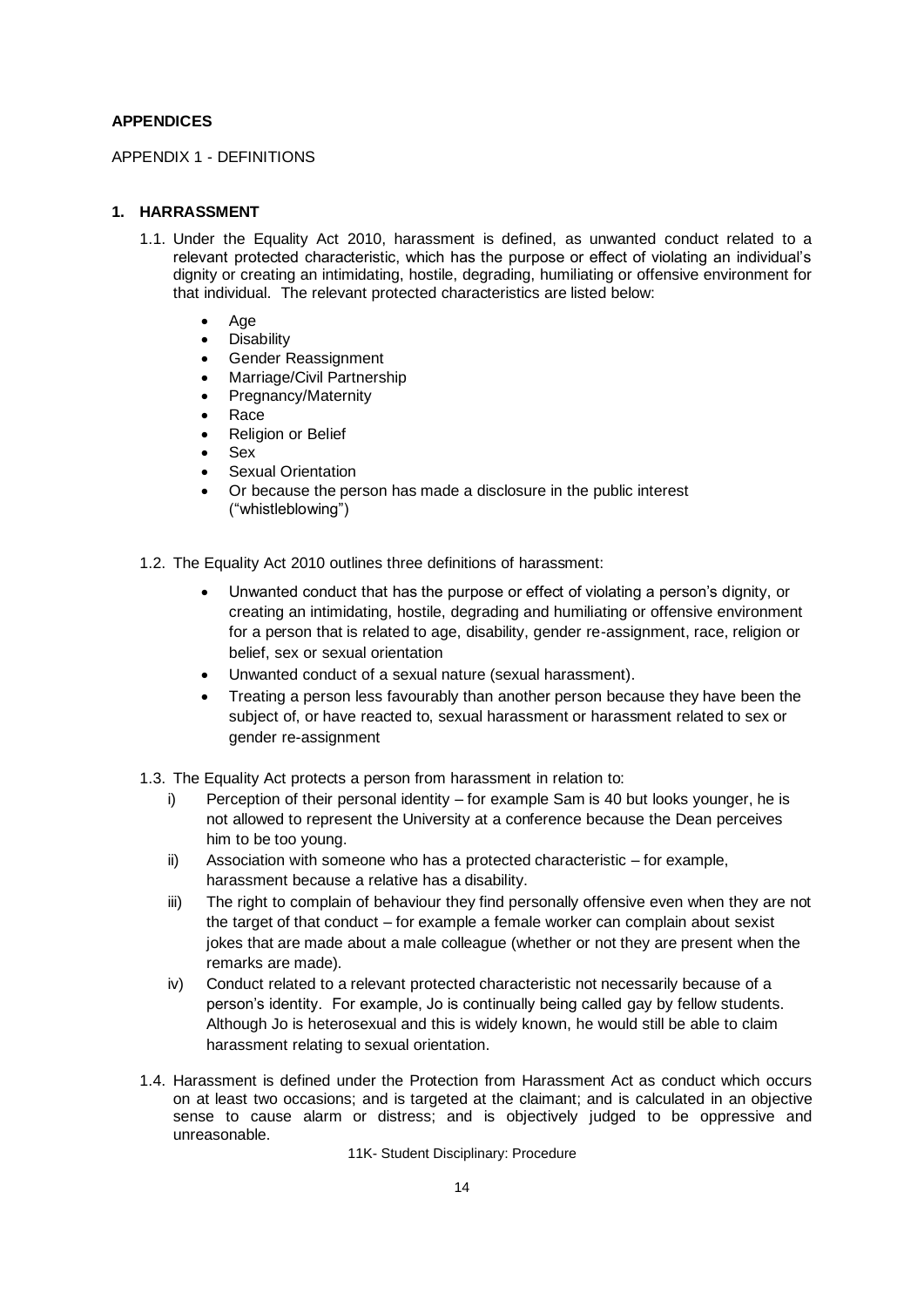- 1.5. Harassment can take many forms; it can be physical, verbal or non-verbal. It can occur in face-to-face settings, by telephone, or in written or electronic communications. Some examples may include the following, but the list is not exhaustive:
	- Unwelcome physical contact ranging from someone's "personal space" where this is unnecessary, touching or brushing against another person, intimidating behaviour, physical coercion to physical assault.
	- Unwanted verbal conduct. It includes making remarks and comments about another person's appearance, unfounded criticism, offensive comments or jokes, crude language, open hostility, suggestive remarks, malicious gossip, shouting at staff, persistently picking on staff in front of others or in private.
	- Intrusive questioning. This may include gossip, as well as questions, about their religious beliefs for example. This could be directly with the person or in discussions with others.
	- Unwelcome written or visual communications, including unwelcome emails, notes or pictures, displaying or sending inappropriate materials.
	- Use of cyber or social media sites such as twitter, Facebook etc to ridicule, harass or bully.
	- Non-verbal conduct, such as making abusive or offensive gestures. This includes wolf-whistles, explicit posters/calendars, pornographic material (both paper-based and generated on a computer).
	- The deliberate exclusion of an individual from work-related activities or conversations in which they have a legitimate right or expectation to participate.
	- Excessive monitoring and repeatedly setting unrealistic objectives.
- 1.6. Harassment can occur regardless of intent. What is perceived by one individual as harassment may not similarly be perceived by another where differences of attitude or culture apply. When seeking to define harassment, the intentions of the respondent are irrelevant and if actions or comments are perceived to be demeaning and unacceptable to the complainant then they could be deemed as harassment.
- 1.7. Any difficulty in defining what constitutes harassment should not deter members of the BU community from complaining of behaviour that causes them distress. Nor should anyone be deterred from making a complaint because of embarrassment or fear of intimidation.

# **2. RACIAL HARASSMENT**

- 2.1. Racial harassment is unwanted conduct on grounds of race or ethnic or national origins, which violates one's dignity or creates an intimidating, hostile, degrading, humiliating or offensive environment for any member of the community. (Equality Act, 2010)
- 2.2. BU is committed to supporting inclusivity and increasing the diversity of its community and will not tolerate any racial harassment
- 2.3. Racial harassment can include:
	- Racial name calling, insults and jokes
	- Physical attacks
	- Microaggressions (everyday, subtle and insidious forms and acts of racism that send a denigrating message to those who belong to racially minoritized groups)
	- Demeaning behaviour
- 2.4. Racial harassment can be aimed at any race or ethnicity and the university is committed to addressing all racial harassment including, but not limited to:
	- Anti-semitism defined as offensive actions or statements fuelled by prejudice or stereotyping of Jewish people. The [IHRA definition](https://www.holocaustremembrance.com/resources/working-definitions-charters/working-definition-antisemitism) is "*a certain perception of Jews, which may be expressed as hatred toward Jews. Rhetorical and physical manifestations of antisemitism are directed toward Jewish or non-Jewish individuals and/or their property, toward Jewish community institutions and religious facilities*."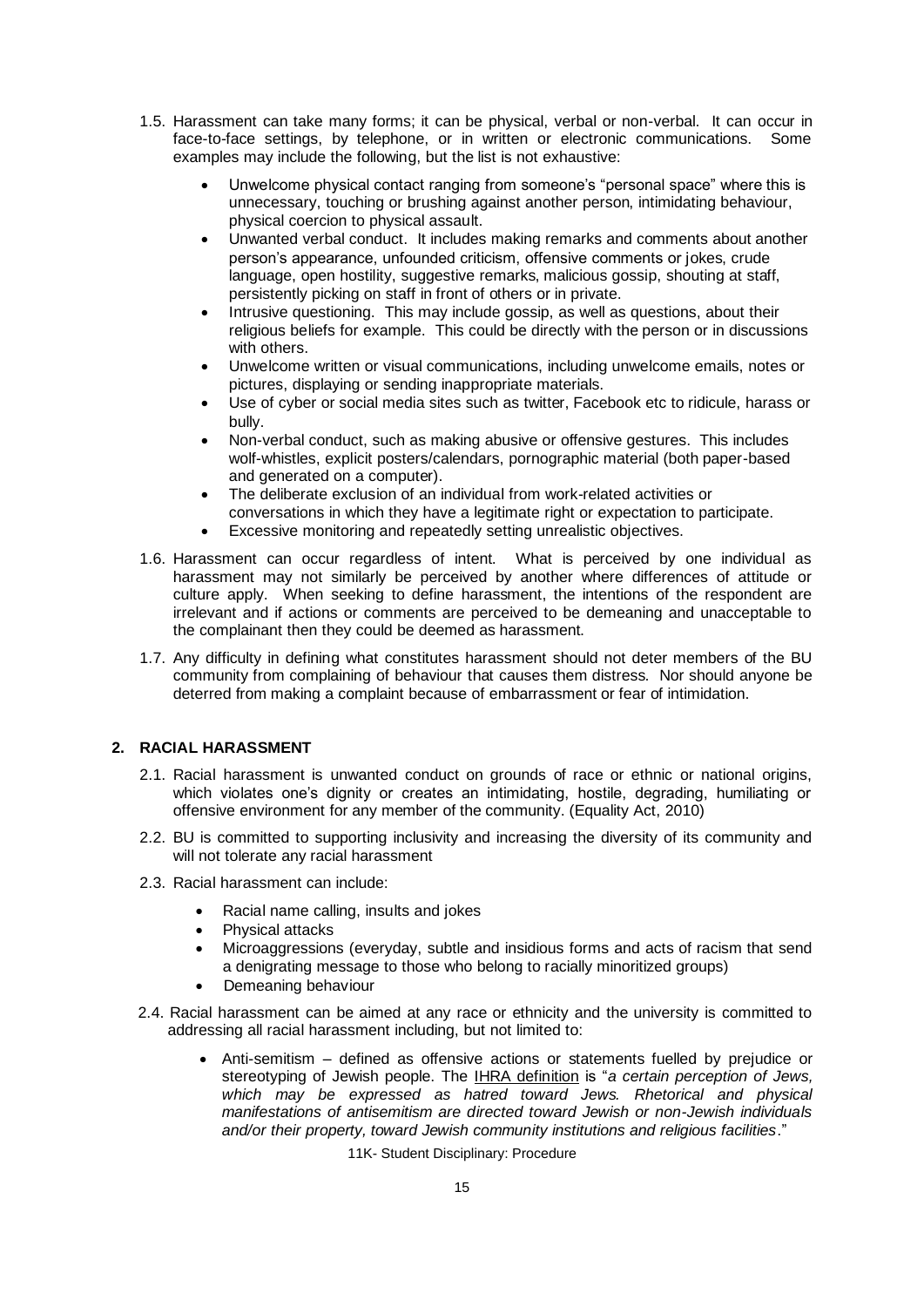- Islamophobia defined as the fear, hatred of, or prejudice towards Muslims or Islam.
- 2.5. The university and SUBU are both Third Party reporting centres and further information can be foun[d on our website](https://www.bournemouth.ac.uk/students/help-advice/safety-personal-security/hate-crimes-or-incidents)

## **3. BULLYING**

- 3.1. Bullying is not defined by law; however it is a form of harassment and shares many of the characteristics with harassment although it does not need to be equality related. Bullying can be defined as offensive unwanted behaviour which violates a person's dignity or creates an intimidating, hostile, degrading, threatening or offensive environment. Bullying can be carried out by an individual or group of people and can involve the abuse of authority. Bullying can occur regardless of intent. What is perceived by one individual as bullying may not similarly be perceived by another.
- 3.2. Some examples of bullying are included below but the list is not exhaustive:, the occasional outburst of anger should not normally be interpreted as bullying
	- Personal insults and name calling.
	- Public humiliations, put downs or ridiculing.
	- Covert features of bullying can also occur and can include;
	- Unreasonable and persistent blocking of leave, training or promotion.
	- Constant unfounded criticism of the performance or work tasks.
	- Spreading of malicious rumours.

## **4. VICTIMISATION**

- 4.1. Victimisation is treating someone unfavourably (to their disadvantage or detriment) because they have done a 'protected act' (or because you believe that a person has done or is going to do a protected act), for example:
	- Bringing proceedings under the Equality Act, 2010.
	- Giving evidence or information in connection with proceedings brought under the Equality Act.
	- Doing anything which is related to the provisions of the Equality Act.
	- Making an allegation (whether or not express) that another person has done something in breach of the Equality Act.
	- Making or seeking a relevant pay disclosure to or from a colleague (including a former colleague).
	- Participated in the investigation of a complaint or a disciplinary hearing arising from the investigation.
	- Made an allegation against another person that they have harassed them.
- 4.2. The Equality Act states that it is unlawful to instruct someone to discriminate against, harass or victimise another person because of a protected characteristic or to instruct a person to help another person to do an unlawful act which would be unlawful even if it were not acted upon. It is also unlawful to cause or induce, or attempt to cause or induce, someone to discriminate against or harass another individual because of a protected characteristic or to victimise a third person because they have committed a protected act.

#### **5. SEXUAL MISCONDUCT**

- 5.1.Sexual misconduct relates to all unwanted conduct of a sexual nature. This includes, but is not limited to:
	- Sexual harassment (as defined by Section 26 (2) of the Equality Act 2010)
	- 11K- Student Disciplinary: Procedure • Unwanted conduct which creates an intimidating, hostile, degrading, humiliating or offensive environment (as defined by the Equality Act 2010)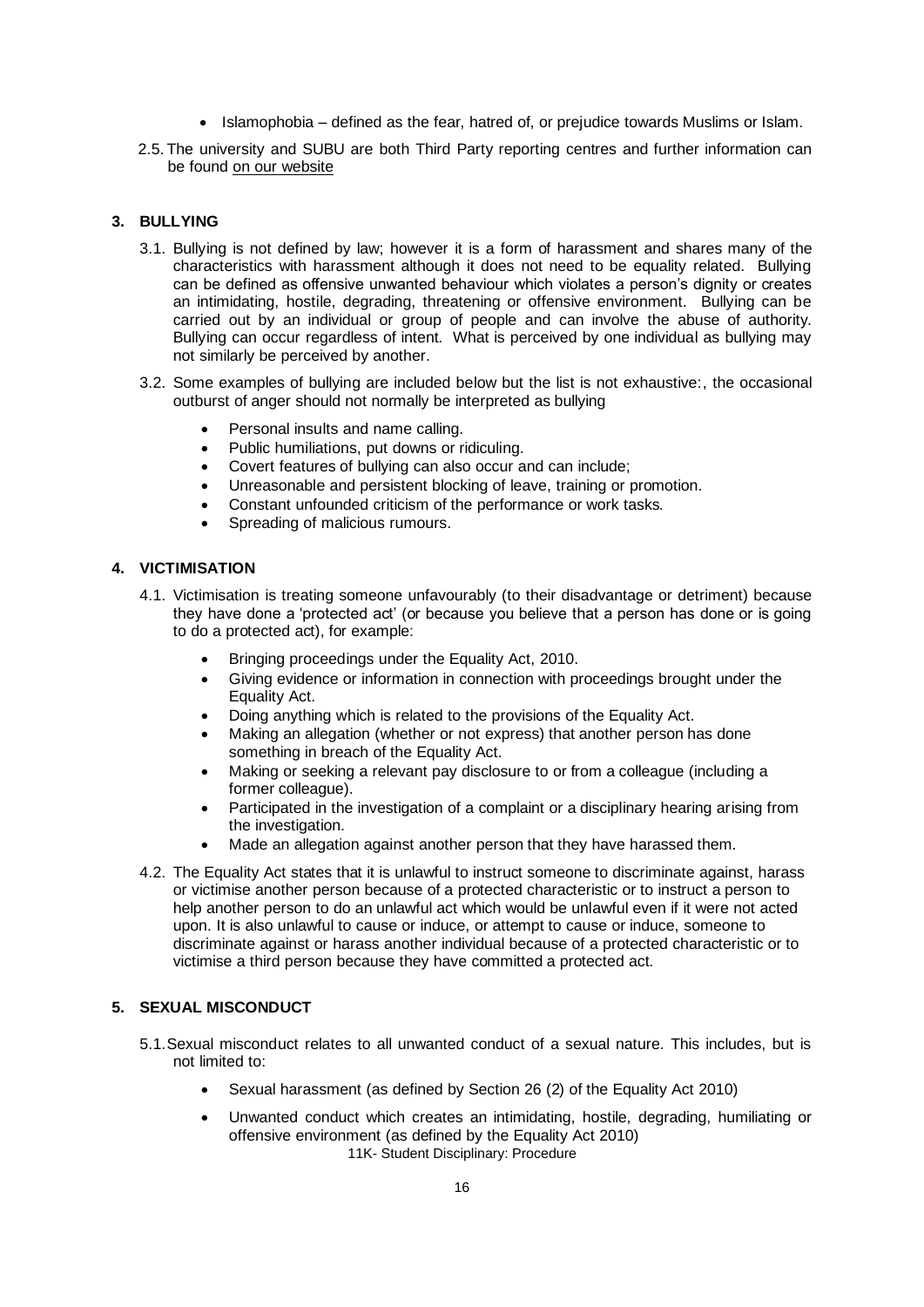- Assault (as defined by the Sexual Offences Act 2003)
- Rape (as defined by the Sexual Offences Act 2003)
- [Physical unwanted sexual advances\)](https://www.equalityhumanrights.com/sites/default/files/sexual-harassment-and-the-law-guidance-for-employers.pdf)
- [Intimidation, or promising resources or benefits in return for sexual favoursExternal](http://www.equalityhumanrights.com/en/publication-download/sexual-harassment-and-harassment-work-technical-guidance)  [link \(Opens in a new tab or window\)](http://www.equalityhumanrights.com/en/publication-download/sexual-harassment-and-harassment-work-technical-guidance) (as set out by the Equality and Human Rights Commission: Sexual harassment and the law, 2017)
- Distributing private and personal explicit images or video footage of an individual without their consent (as defined by the Criminal Justice and Courts Act 2015).
- 5.2. Any incident can be reported, anonymously if preferred, via [the university's website.](https://www.bournemouth.ac.uk/students/help-advice/safety-personal-security/sexual-assault-harassment) For the avoidance of doubt, engagement in sex work is not in itself considered misconduct
- 5.3. If the allegations relate to sexual misconduct, and the alleged survivor does not wish the matter reported to the police, then normally no report will be made. On occasion it may be felt that the threat to the others is so great that a report must be made. In this case the alleged survivor's identity will be protected as far as possible.